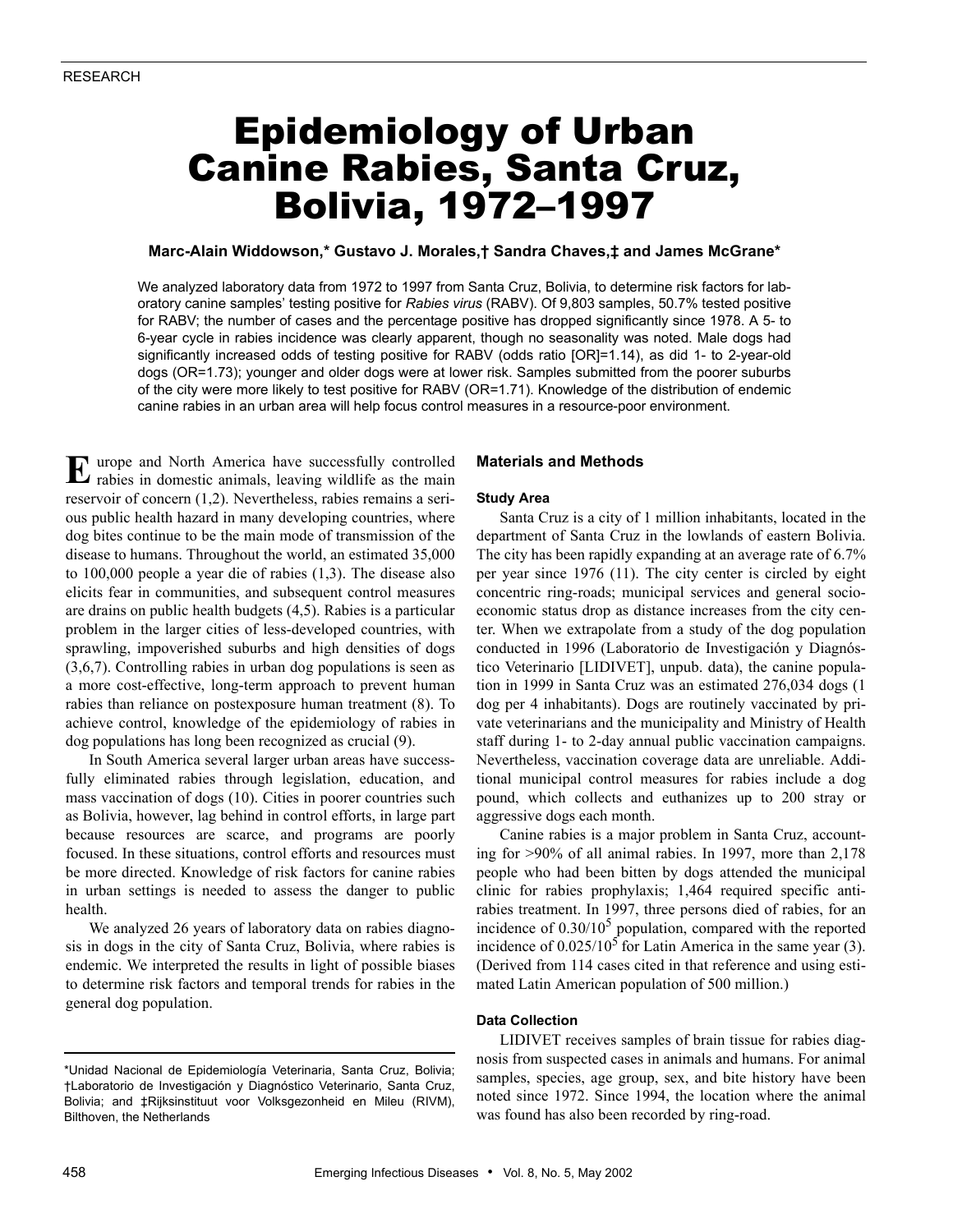# RESEARCH

Canine samples come from three sources: 1) dogs that have bitten people and have been killed or have died during the 10-day observation period; 2) dogs brought in by the public or private veterinarians because they showed suspicious symptoms; and 3) stray dogs routinely collected and euthanized by the pound. Impression smears of brain tissue from the cerebellum, Ammon's horn, and medulla are examined after staining by fluorescein-labeled anti-rabies globulin (Centocor, Malvern, PA).

### **Data Analysis**

All the records of canine samples examined at LIDIVET for rabies from within the municipal boundaries of Santa Cruz from 1972 through 1997 were analyzed. Secular trends were investigated with linear regression with EXCEL (Microsoft, Redmond, WA), using time in months as the independent variable (x) and number of cases per month as the dependent variable (y). A t-test was used to test for the significance of the slope (b). A centered moving average was applied to monthly numbers of positive cases to assess cyclicity in the data. To assess seasonality of rabies incidence, analysis of variance and the F-test were used to test for significant differences in the mean number of positives and mean percentage positive for each of the 12 calendar months. Associations between numbers of positive samples and age group, sex, and ring-road were examined by the chi-square test for unequal odds and linear trend across groups (Epi-Info 6.04, Centers for Disease Control and Prevention, Atlanta, GA).

### **Results**

From 1972 through 1997, 9,308 samples of canine brain tissue were analyzed in Santa Cruz; the annual number of tests varied from 66 to 764. Of all samples, 4,694 (50.4%) were positive for *Rabies virus* (RABV). The annual number of positive cases varied from 45 to 383, and the annual percentage of samples positive for RABV ranged from 22.81% to 87.05%. The annual percentage of positive samples dropped during the study period, as did the annual number of cases confirmed as positive; this trend was especially apparent in the last 5 years (Figure 1).

The equation of the regression line was fitted only from 1978 because the low number of tests from 1972 through 1978 was uncharacteristic of the rest of the data. The number of monthly cases dropped significantly after 1978 ( $b = 0.04$ : t-test for slope=  $-4.53$ , 239 degrees of freedom [df],  $p<0.001$ ) (Figure 2).

The cyclicity of rabies incidence suggested by Figure 1 is clearly shown by the 24-month centered moving average on cases per month in Figure 2. Since 1972, the mean number positive and mean percentage positive by calendar month (1972– 1997) showed no significant variation (F-test= 0.47, p=0.92).

# **Gender**

Twice as many samples and reported rabies cases were associated with male dogs (Table). The association between



Figure 1. Percentage of rabies-positive samples and total number of positive samples\* from dogs, Santa Cruz, Bolivia, 1972–1997. By direct fluorescent antibody test.

male dogs and sample positivity was significant, with an odds ratio [OR] of 1.14 (chi square=8.27, p=0.004).

#### **Age**

Of the 8,352 samples for which age was recorded, dogs <1 year old accounted for 4,893 (58.6%) samples and for 2,475 (60.3%) of 4,104 positive samples (Table). The odds for positive samples varied significantly between age groups (chisquare unequal odds = 189,  $p<0.001$ ). Dogs 1 to 2 years of age were significantly more likely to test positive than dogs <3 months old (OR=1.73, chi square = 43, p<0.001). Testing positive for RABV was less likely in dogs >2 years of age, with dogs  $>3$  years old at lower risk than those  $\leq 3$  months old (OR=0.69, chi square = 23, p<0.001).

#### **Location**

The percentage of positive samples increased significantly as distance increased from the town center (chi-square trend = 25, 1 df p<0.001). This trend was especially evident after the sixth ring.



Figure 2. Positive rabies samples by month with a moving 24-month centered mean, Santa Cruz, Bolivia, 1972-1997, and regression line, 1978–1997.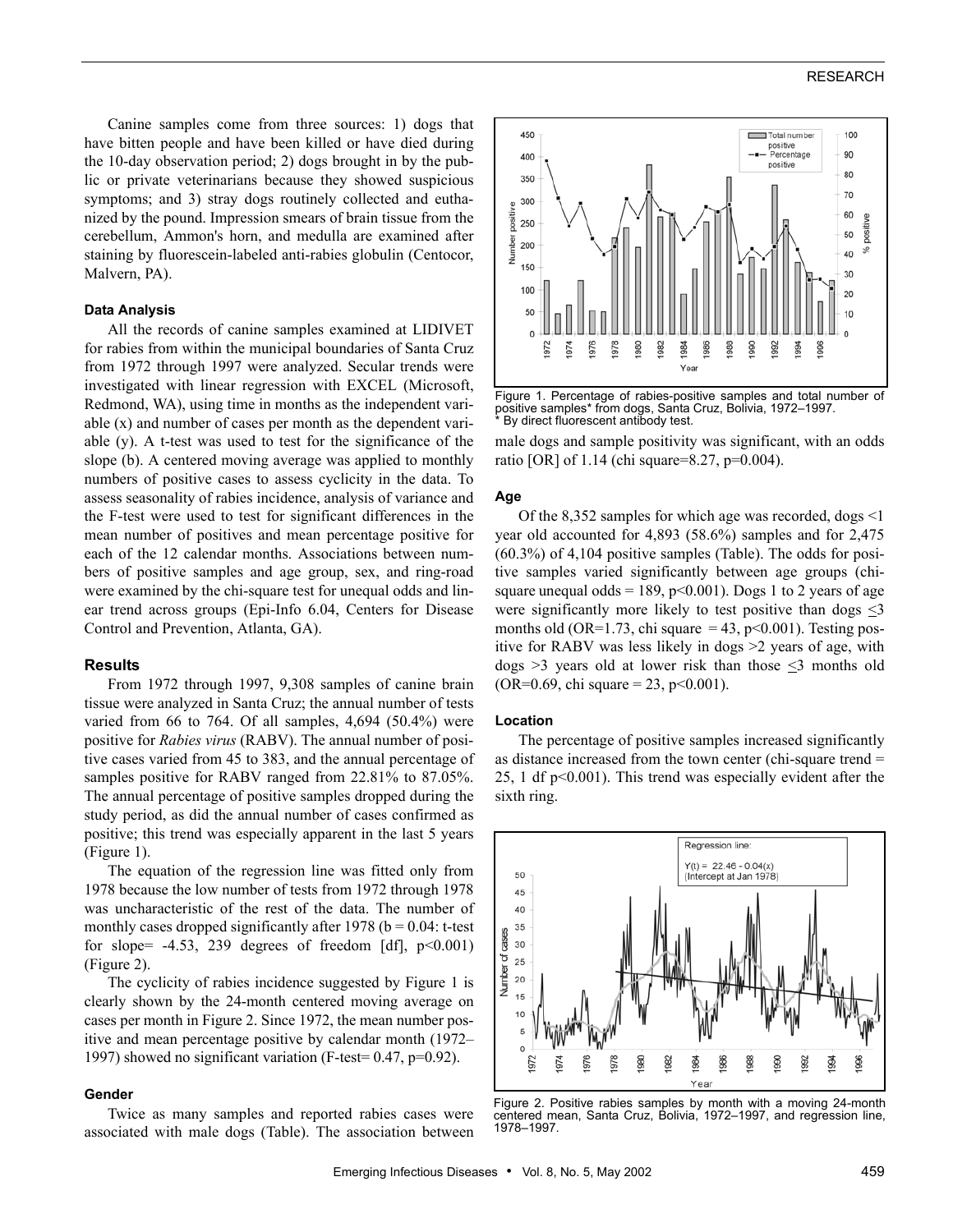# RESEARCH

| Clinical and<br>demographic<br>characteristics | $%$ of<br>canine<br>population <sup>a</sup> | No. of<br>samples | No. $(\%)$<br>positive | <b>OR</b><br>$(95\% \text{ CI}^{b})$ |
|------------------------------------------------|---------------------------------------------|-------------------|------------------------|--------------------------------------|
| Gender                                         |                                             |                   |                        |                                      |
| Female                                         | 50                                          | 2,969             | 1,419 (47.9)           | 1                                    |
| Male                                           | 50                                          | 5,655             | 2,887(51.1)            | 1.14<br>$(1.04 \text{ to } 1.25)$    |
| Unknown                                        |                                             | 684               | 368 (56.7)             |                                      |
| Age group                                      |                                             |                   |                        |                                      |
| $<$ 3 mo                                       | 20.6                                        | 1,624             | 713 (43.9)             | 1                                    |
| 3 mo to 1 yr                                   | 16.7                                        | 3,273             | 1,762 (53.8)           | 1.49<br>$(1.32 \text{ to } 1.68)$    |
| $\leq$ l yr to 2 yrs                           | 18.8                                        | 743               | 802 (57.5)             | 1.73<br>$(1.49 \text{ to } 2.00)$    |
| $>2$ yrs to 3 yrs                              | 13.2                                        | 1,395             | 364 (49.0)             | 1.23<br>$(1.03 \text{ to } 1.47)$    |
| $>3$ yrs                                       | 30.7                                        | 1,317             | 463 (35.5)             | 0.69<br>$(0.59 \text{ to } 0.81)$    |
| Unknown                                        |                                             | 956               | 590 (61.7)             |                                      |
| Ring road <sup>c</sup>                         |                                             |                   |                        |                                      |
| Within 4th                                     | 50.4                                        | 631               | 132(20.9)              | 1                                    |
| 4th and<br>beyond                              | 49.6                                        | 488               | 152 (31.4)             | 1.71<br>$(1.29 \text{ to } 2.26)$    |
| Unknown                                        |                                             | 8,189             | 4,410 (53.9)           |                                      |
| Total                                          | 100                                         | 9,308             | 4,694 (50.4)           |                                      |

| Table. Canine laboratory samples examined for rabies and odds ratios |
|----------------------------------------------------------------------|
| for positive result, Santa Cruz, Bolivia, 1972–1997                  |

<sup>a</sup> Percentages of total population of owned dogs (228,170) as estimated in 1996 (LIDIVET, unpub. data). b Confidence interval.

<sup>c</sup> Data only available since 1994.

Despite similar estimated owned dog populations, fewer samples were received from outside the fourth ring than within. Samples from dogs outside the fourth ring were significantly more likely to test positive (Table; chi square = 14.67. 1 df, p<0.001).

# **Discussion**

The overall percentage of confirmed rabies in dogs submitted for diagnosis in Santa Cruz (50.4%) was similar to the 44% found in another urban study in Ghana (12). Other studies, not specifically urban, have shown percentages of samples positive varying from 54% to 67% (13-15). Canine rabies incidence appeared to decrease during the study period, especially since 1992. The significant drop in both number and percentage of positive samples suggested that this was not a reporting artifact. This decrease in incidence may be a result of vaccination, although vaccine coverage data are unreliable, and public sector vaccination has not been focused in recent years.

The data strongly suggested a 5- to 6-year cyclicity of rabies incidence; this cycle was most clearly apparent with a centered moving average of number of cases diagnosed per month. The cyclicity was independent of any changes in control measures and might explain the recent downturn in rabies

cases. Some previous studies have reported a cyclical nature of rabies incidence (14,16), but this feature was not noted in an urban study in Delhi (17). Cyclicity is usually explained by increasing numbers of young, susceptible, unrestrained dogs in a population with low vaccine coverage. These factors lead to a drop in herd immunity, allowing rapid spread of the disease (6,16). However, even if underreporting is taken into account, the canine deaths from rabies in an epidemic year are unlikely to have substantially affected the number of susceptibles. A reduction in susceptibles may also be due to dogs' becoming immune after recovering from clinical or inapparent infections. Recovery of dogs from rabies is well documented (18- 20); one study showed 20% of experimentally infected dogs recovered (21). Also, serologic evidence shows that almost 20% of unvaccinated dogs in Thailand have been exposed to rabies (22).

Gender does seem to be a risk factor for sample positivity: male dogs had a significantly higher percentage of samples diagnosed positive (OR 1.14). This increased risk may be explained by males' fighting over females. Studies in Mexico and India (6,17) show higher numbers of male dogs being affected, though the authors concluded that gender was not a risk factor, perhaps because of low numbers studied.

Rabies was not evenly distributed in Santa Cruz. The percentage of positive samples increased significantly with distance from the city center and as socioeconomic status dropped. In addition, a higher number of positives were reported from beyond the fourth ring-road, despite a similarsized dog population. Some of the increase in percentage positive (but not in number positive) as distance increased from the center may be due to reporting bias. Fewer samples were submitted from outside the fourth ring, and these samples probably included a higher proportion of dogs that showed specific signs of rabies. An association of increased risk for canine rabies and areas of low socioeconomic status has also been shown in Mexico (6). Lower vaccination coverage and increased densities of unrestrained dogs have previously been reported to be associated with poorer urban areas (23), a characteristic also shown in a recent survey of the canine population in Santa Cruz (LIDIVET, unpub. data).

Age was a clear risk factor for sample positivity in our study. The median age of a dog that tested positive for rabies was up to 1 year, as found in Mexico (6). The age group most at risk of testing positive for rabies, however, was 1- to 2-yearold dogs (OR 1.73). Dogs 3 months to 1 year of age were at intermediate risk (OR 1.49); however, this risk for rabies in dogs up to 1 year old may be underestimated. Perhaps because of the die-off of dogs of that age from all causes and the relative ease of carrying a puppy to the laboratory, the proportion of submissions (68% of all samples) from dogs  $\leq$ 1 year was high, even relative to the population (37% of all dogs). This disproportion led to the finding of more positive samples but also to less specific reporting, with proportionally more nonrabid dogs with vague symptoms; such dogs would not have been submitted had they been older. This discrepancy may